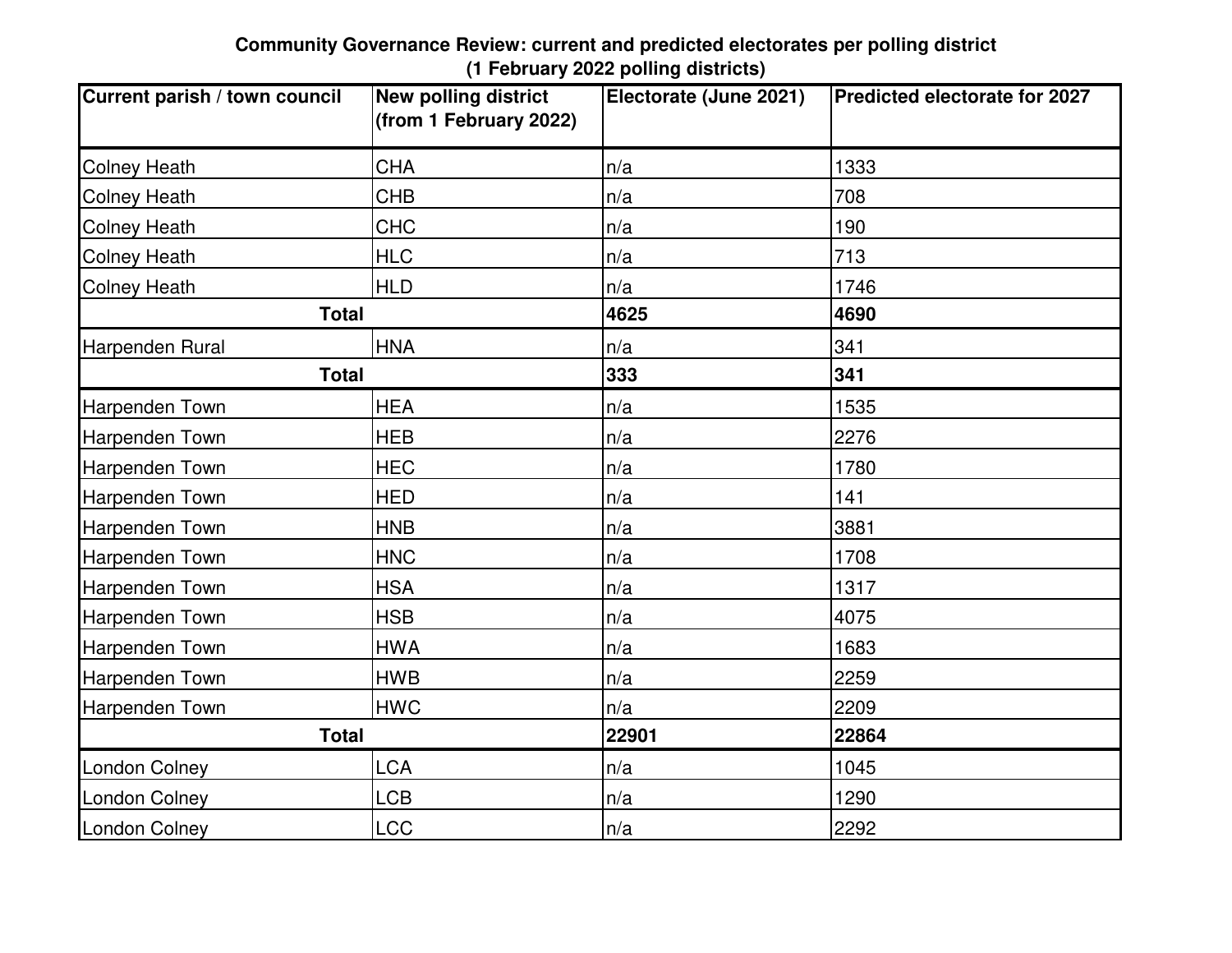| <b>London Colney</b> | <b>LCD</b> | n/a   | 1453  |  |
|----------------------|------------|-------|-------|--|
| <b>London Colney</b> | <b>PSC</b> | n/a   | 1274  |  |
| <b>Total</b>         |            | 7292  | 7354  |  |
| Redbourn             | <b>RBA</b> | n/a   | 1787  |  |
| Redbourn             | <b>RBB</b> | n/a   | 2367  |  |
| <b>Total</b>         |            | 4168  | 4154  |  |
| Sandridge            | <b>MEA</b> | n/a   | 2304  |  |
| Sandridge            | <b>MEB</b> | n/a   | 3471  |  |
| Sandridge            | <b>MWC</b> | n/a   | 1883  |  |
| Sandridge            | <b>MWD</b> | n/a   | 122   |  |
| Sandridge            | <b>SWB</b> | n/a   | 1346  |  |
| <b>Total</b>         |            | 8965  | 9126  |  |
| <b>St Michael</b>    | <b>VRD</b> | n/a   | 152   |  |
| <b>St Michael</b>    | <b>RBC</b> | n/a   | 143   |  |
| <b>St Michael</b>    | <b>SSA</b> | n/a   | 89    |  |
| <b>Total</b>         |            | 388   | 384   |  |
| St. Stephen          | <b>PSA</b> | n/a   | 1036  |  |
| St. Stephen          | <b>PSD</b> | n/a   | 234   |  |
| St. Stephen          | <b>PSE</b> | n/a   | 890   |  |
| St. Stephen          | <b>PSF</b> | n/a   | 2947  |  |
| St. Stephen          | <b>SSC</b> | n/a   | 2676  |  |
| St. Stephen          | <b>SSD</b> | n/a   | 3994  |  |
| <b>Total</b>         |            | 11456 | 11777 |  |
| Wheathampstead       | <b>HSC</b> | n/a   | 173   |  |
| Wheathampstead       | <b>SWA</b> | n/a   | 4830  |  |
| <b>Total</b>         |            | 5002  | 5003  |  |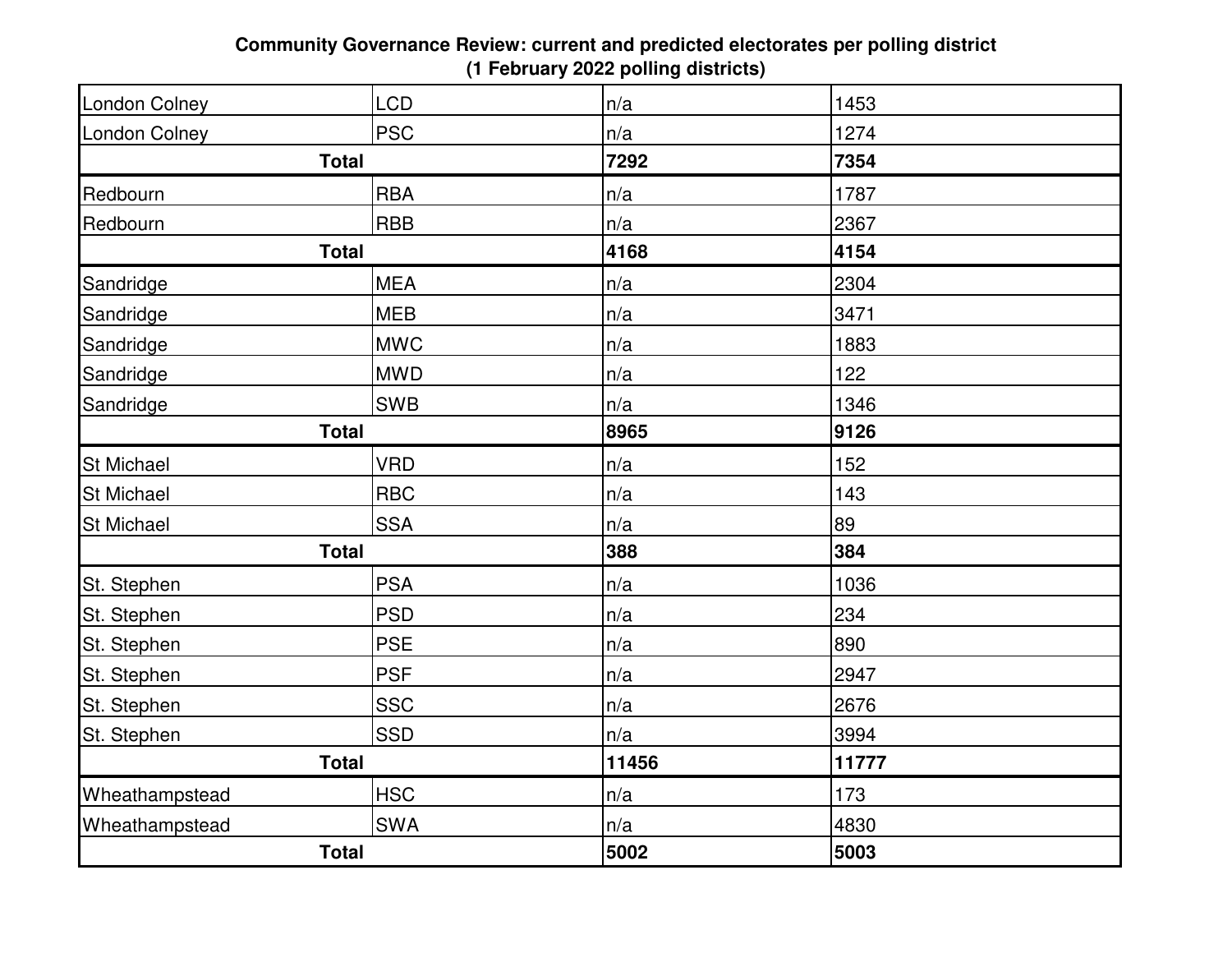| <b>BHA</b> | n/a | 3282 |
|------------|-----|------|
| <b>BHB</b> | n/a | 2007 |
| <b>BHC</b> | n/a | 615  |
| <b>BWA</b> | n/a | 912  |
| <b>BWB</b> | n/a | 1848 |
| <b>BWC</b> | n/a | 1483 |
| <b>BWD</b> | n/a | 1230 |
| <b>BWE</b> | n/a | 144  |
| <b>CLA</b> | n/a | 2626 |
| <b>CLB</b> | n/a | 1163 |
| <b>CLC</b> | n/a | 2453 |
| <b>CNA</b> | n/a | 1444 |
| <b>CNB</b> | n/a | 2449 |
| CNC        | n/a | 1967 |
| <b>HLA</b> | n/a | 143  |
| <b>HLB</b> | n/a | 2953 |
| <b>LCE</b> | n/a | 10   |
| <b>MWA</b> | n/a | 1196 |
| <b>MWB</b> | n/a | 685  |
| PSB        | n/a | 51   |
| <b>SLA</b> | n/a | 2031 |
| <b>SLB</b> | n/a | 1652 |
| <b>SLC</b> | n/a | 1772 |
| <b>SPA</b> | n/a | 1220 |
| <b>SPB</b> | n/a | 1423 |
| <b>SPC</b> | n/a | 2994 |